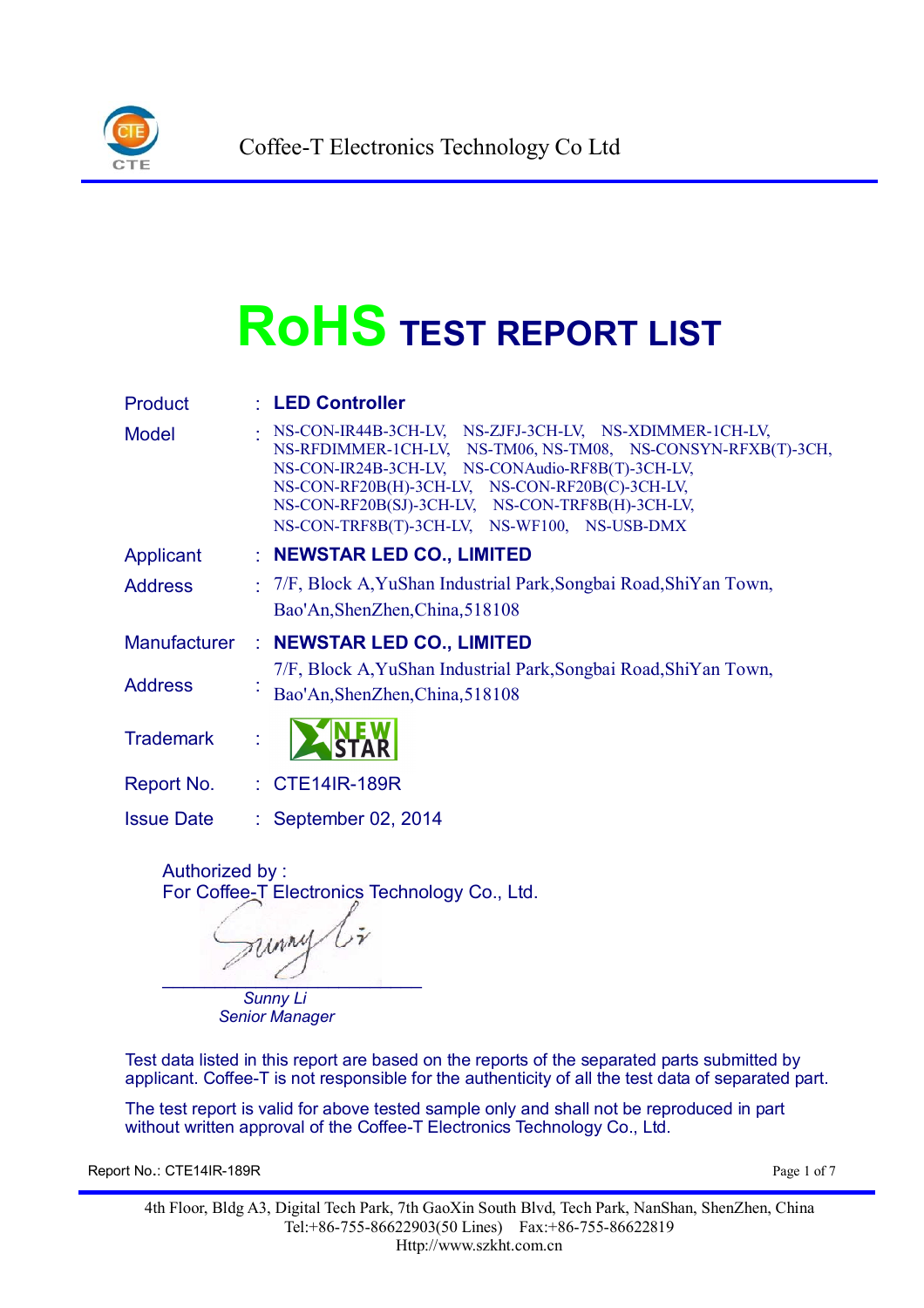

#### **Testing Required:**

- 1) In accordance with the RoHS Directive 2011/65/EU Annex II.
- 2)As specified by client, to determine Lead, Cadmium, Mercury, Hexavalent Chromium, PBBs and PBDs content in the selected materials (see remark) of submitted sample with reference to Directive 2011/65/EU of the European Parliament and of The Council of 8 June 2011 (ROHS, Previously 2002/95/EC)

#### **Test Standards:**

| Testing Item         | Pretreatment method         | Measuring method   | <b>Report Limit</b>    |
|----------------------|-----------------------------|--------------------|------------------------|
| Lead (Pb)            | IEC 62321, Ed1:2008         | IEC62321 (ICP-OES) | 2ppm                   |
| Cadmium (Cd)         | IEC 62321, Ed1:2008         | IEC62321 (ICP-OES) |                        |
| Mercury (Hg)         | IEC 62321, Ed1:2008         | IEC62321 (ICP-OES) | 2ppm                   |
| Chromium $(Cr^{6+})$ | IEC 62321, Ed1:2008 Annex C | IEC62321 (UV-VIS)  | $0.02$ ppm $*$<br>2ppm |
| PBBs/ PBDEs          | IEC 62321, Ed1:2008 Annex A | IEC62321 (GC-MS)   | 5ppm                   |

**Note:** \* 0.02ppm refers to the MQL of sample extraction liquid.

#### **Remarks:**

- 1. The test report is valid for above tested sample only and shall not be reproduced in part without written approval of the company.
- 2. Characterization & Condition of sample: Normal.
- 3. Ambient Condition During Testing: (15~22)℃,(50~68) % RH.

#### **Conclusion:**

Based on the performed tests on submitted sample(s), the results of Cadmium, Lead, Mercury, Hexavalent Chromium Cr(VI), PBBs and PBDEs comply with the limits as set by RoHS Directive 2011/65/EU Annex II; recasting 2002/95/EC.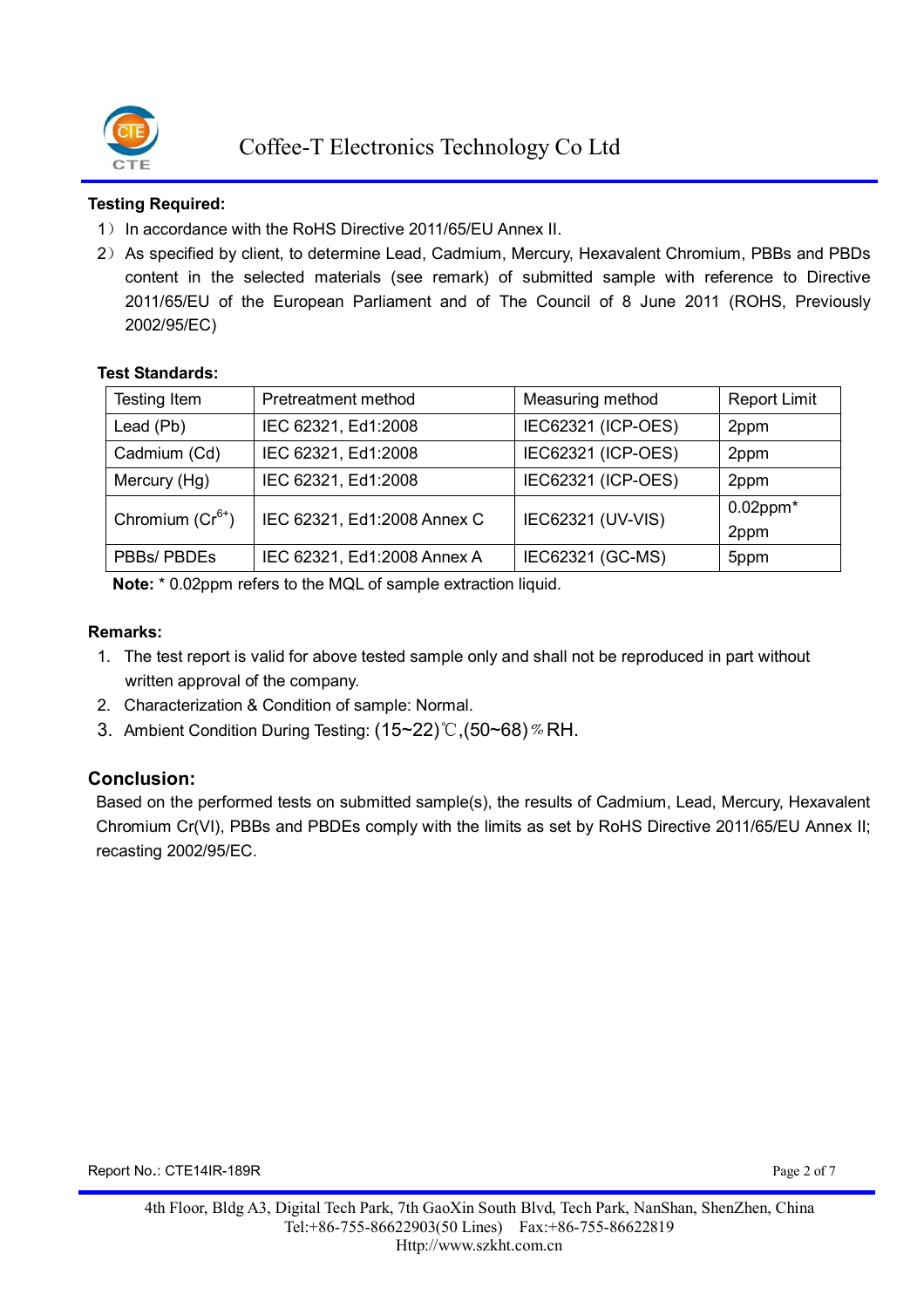

#### **Test flow:**

#### **1. To Determine Lead/Cadmium/Mercury/ Hexavalent Chromium Content:**

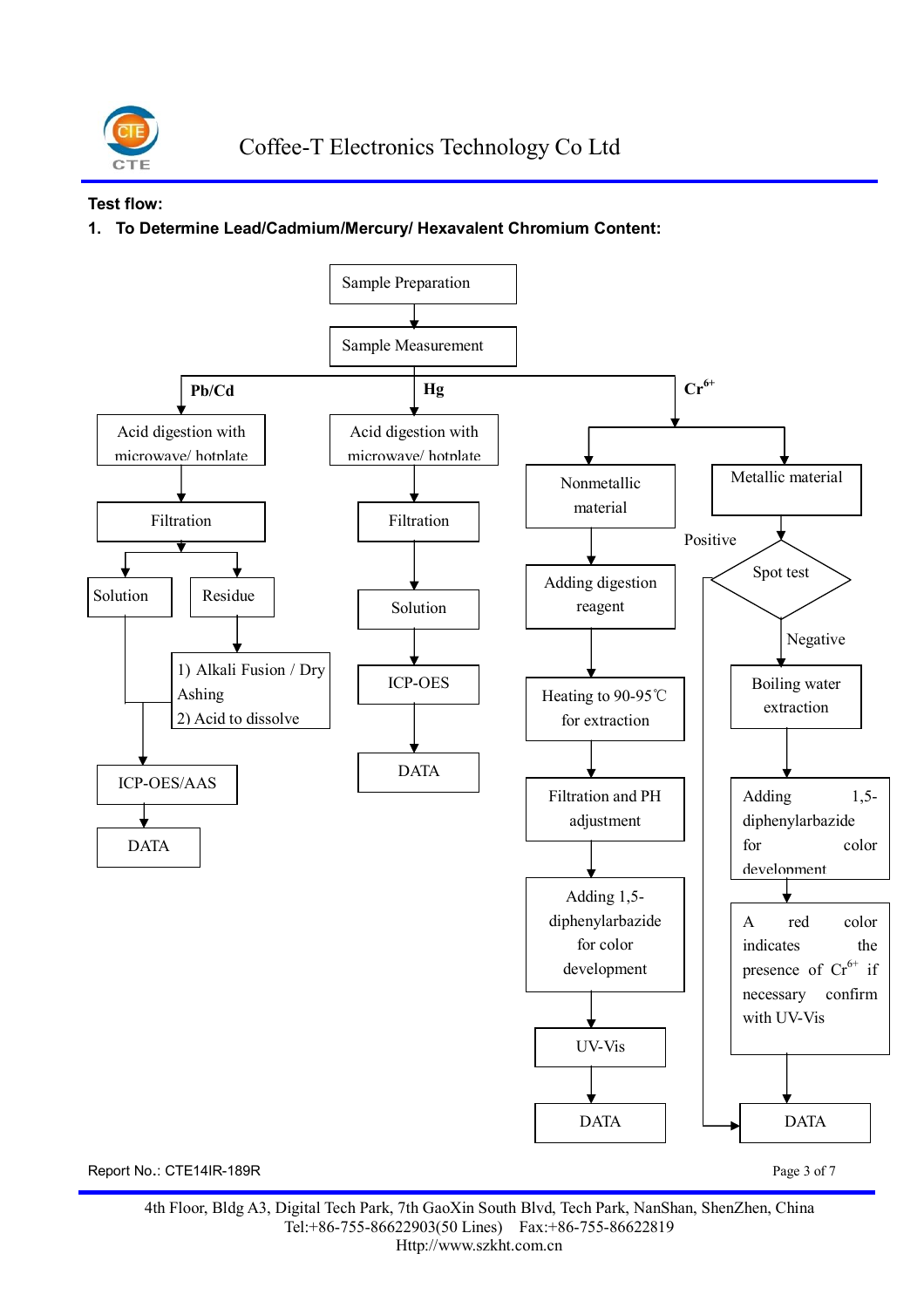

#### **2. To Determine PBBs/PBDEs Content:**



Report No.: CTE14IR-189R Page 4 of 7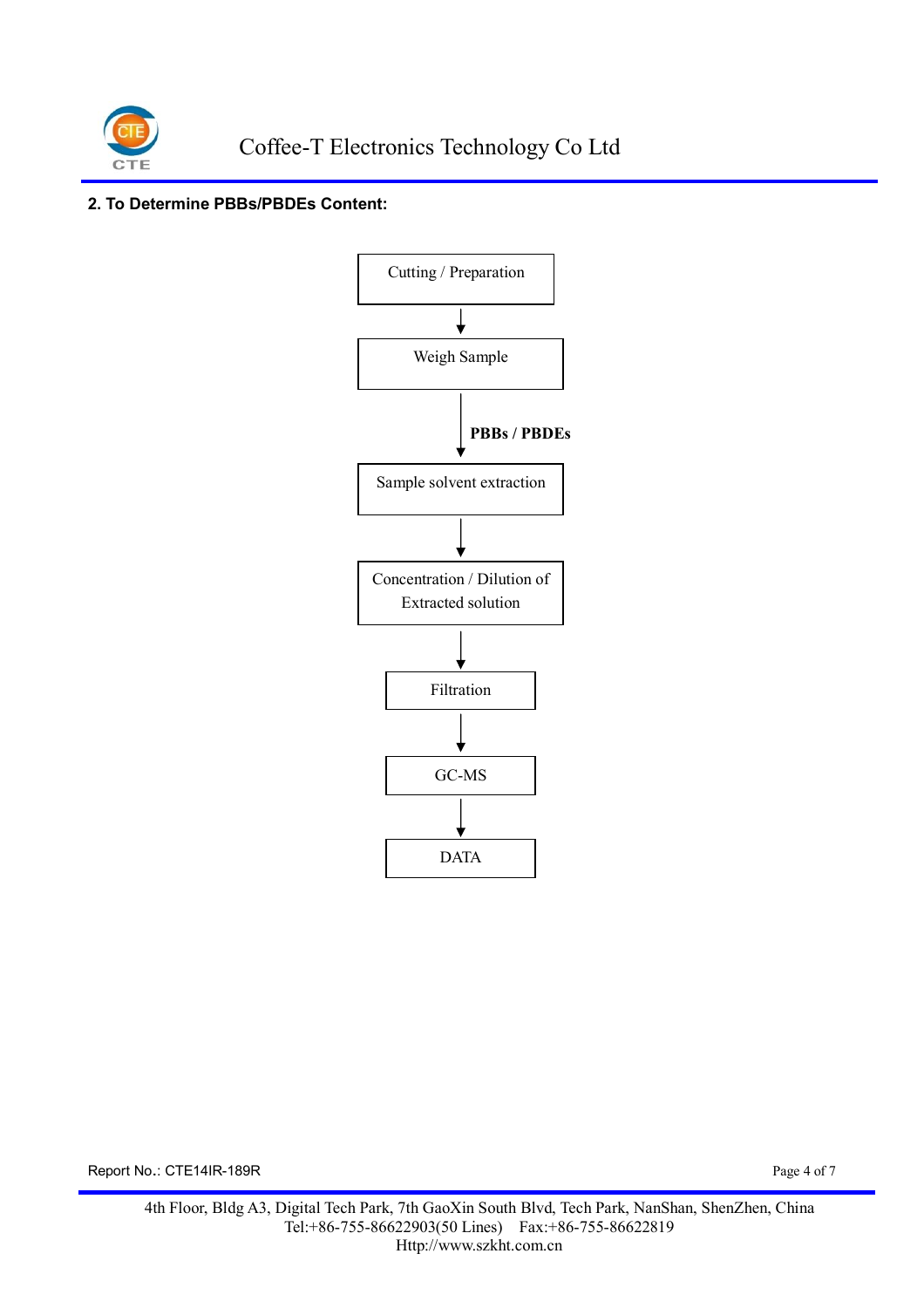

## Coffee-T Electronics Technology Co Ltd

|                |                             |                                                                                  | <b>Test</b> | <b>Report No.</b>   |  |
|----------------|-----------------------------|----------------------------------------------------------------------------------|-------------|---------------------|--|
| No.            | <b>Parts/material name</b>  | <b>SUPPLIER</b>                                                                  | company     |                     |  |
| 1              | <b>LED</b>                  | <b>SHENZHEN CHUNFA</b><br><b>PHOTOELECTRICITY</b><br>TECHNOLOGY CO., LTD         | SGS         | CANEC1004548002     |  |
| $\overline{2}$ | Lead free solder tin thread | SHENZHEN AIJIAFA INDUSTRIAL<br>CO., LTD                                          | SGS         | CANEC1001321005     |  |
| 3              | <b>PCB</b>                  | SHENZHEN HONGMY<br>PRECISION CIRCUIT CO., LTD                                    | SGS         | GZ1011180185/CHEM   |  |
| 4              | Silicone rubber wire (red)  | NIZING ELECTRIC CO., LTD                                                         | SGS         | GZ1001003376/CHEM   |  |
| 5              | Tinned round copper wire    | (GUXI) GUANGXIN ELECTRICIAN<br><b>MATERIAL CO., LTD</b>                          | <b>CTI</b>  | SHR10122031492001C  |  |
| 6              | Bare copper conductor       | <b>JIANGXI COPPER GROUP</b><br>(GUIXI) GUANGXIN ELECTRICIAN<br>MATERIAL CO., LTD | <b>CTI</b>  | SHR10101131491001C  |  |
| $\overline{7}$ | Aluminum base PCB           | SHENZHEN XINGTONGBU<br>TECHNOLOGY CO., LTD.                                      | <b>CTS</b>  | CTSGZ101030-01977-C |  |
| 8              | Aluminum radiator           | DONGGUANG AODA ALUMINUM<br>CO., LTD                                              | SGS         | CANEC1001519601     |  |
| 9              | Lead-free tin wire          | SHENZHEN TONGCHUANG ERA<br>SOLDER TIN TECHNOLOGY CO.,<br><b>LTD</b>              | SGS         | CANEC1006247604     |  |
| 10             | Resistor                    | <b>LIZ ELECTRONICS</b><br>(KUNSHAN)CO., LTD                                      | SGS         | SH8169434-1/CHEM    |  |
| 11             | Chip resistor               | PUTIAN HUADA ELECTRONIC<br>CO., LTD                                              | SGS         | GZ1002011981/CHEM   |  |
| 12             | Transistors                 | CHANGZHOU XINQU JIAXUN<br>ELECTRONIC EQUIPMENT CO.,<br><b>LTD</b>                | SGS         | GZ1008110501/CHEM   |  |
| 13             | Triode                      | <b>JIANG XI SHANG SHENG</b><br>ELECTRONIC CO., LTD                               | SGS         | GZ1009143823/CHEM   |  |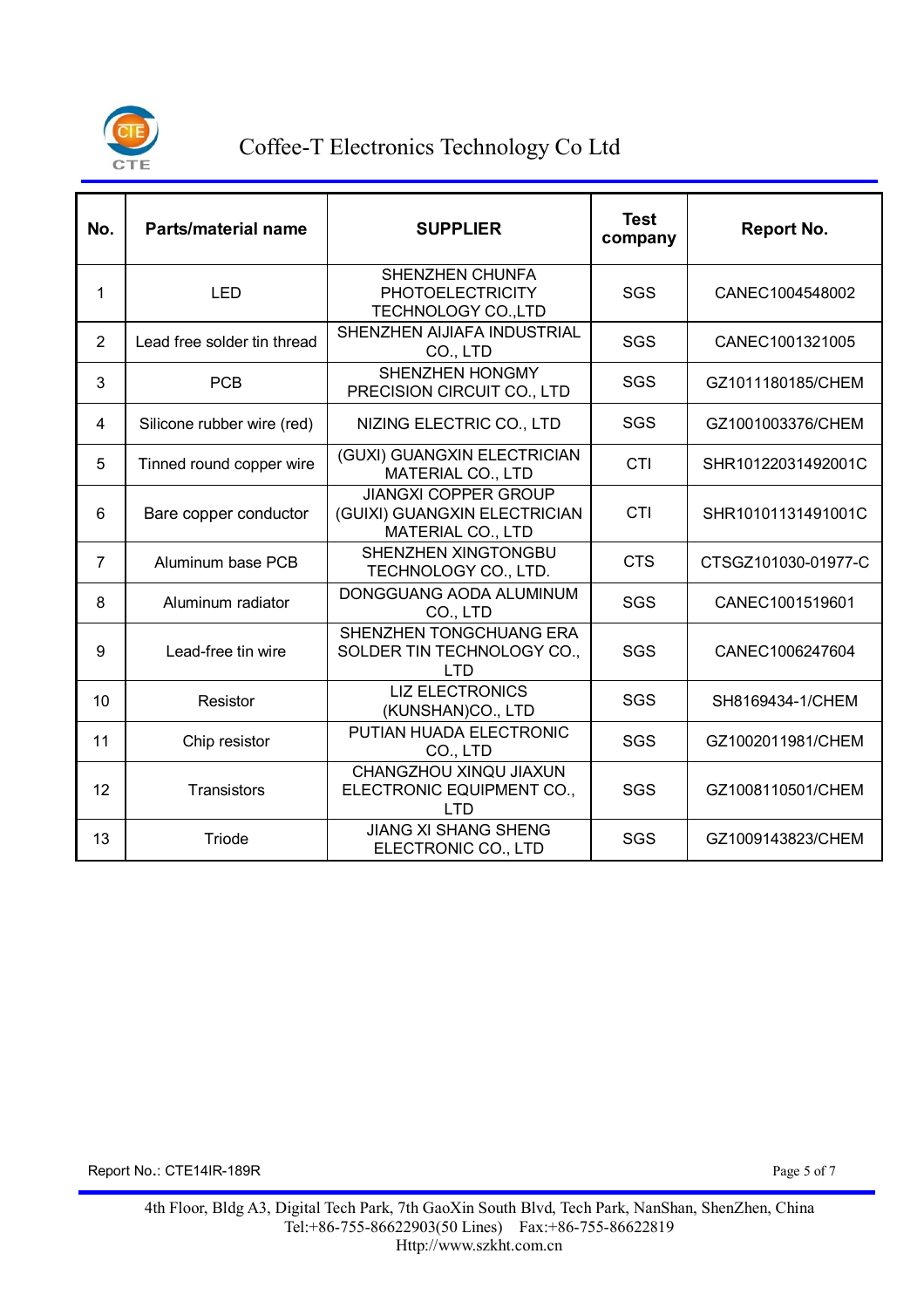

## Coffee-T Electronics Technology Co Ltd

| <b>Test Item</b>              |                                |                                | Pb             | Cd             | Hg             | Cr(VI)         | <b>PBBs</b>              | <b>PBDEs</b>             |
|-------------------------------|--------------------------------|--------------------------------|----------------|----------------|----------------|----------------|--------------------------|--------------------------|
| <b>Unit</b>                   |                                |                                | ppm            | ppm            | ppm            | ppm            | ppm                      | ppm                      |
| <b>Method detection limit</b> |                                |                                | $\overline{2}$ | $\overline{2}$ | $\overline{2}$ | $\overline{2}$ | 5                        | 5                        |
| 1                             | <b>LED</b>                     | Transparent plastic            | N.D.           | N.D.           | N.D.           | N.D.           | N.D.                     | N.D.                     |
|                               |                                | Silvery metal pin              | N.D.           | N.D.           | N.D.           | Negative       | $\overline{\phantom{a}}$ | $-$                      |
| $\overline{2}$                | Lead free solder tin<br>thread | Silvery metal wire             | N.D.           | N.D.           | N.D.           | N.D.           |                          |                          |
| 3                             | <b>PCB</b>                     | Green<br>"PCB"(mixed)          | N.D.           | N.D.           | N.D.           | N.D.           | N.D.                     | N.D.                     |
| 4                             | Silicone rubber<br>wire (red)  | Red to be w/ white<br>printing | N.D.           | N.D.           | N.D.           | N.D.           | N.D.                     | N.D.                     |
| 5                             | Tinned round copper wire       |                                | N.D.           | N.D.           | N.D.           | N.D.           | N.D.                     | N.D.                     |
| 6                             | Bare copper conductor          |                                | N.D.           | N.D.           | N.D.           | N.D.           | N.D.                     | N.D.                     |
| $\overline{7}$                | Aluminum base PCB              |                                |                |                |                |                |                          |                          |
| 8                             | Aluminum radiator              |                                | N.D.           | N.D.           | N.D.           | N.D.           | N.D.                     | N.D.                     |
| 9                             | Lead-free tin wire             |                                | N.D.           | N.D.           | N.D.           | Negative       | N.D.                     | N.D.                     |
| 10                            | Resistor                       |                                | N.D.           | N.D.           | N.D.           | N.D.           | N.D.                     | N.D.                     |
| 11                            | Chip resistor                  |                                | N.D.           | N.D.           | N.D.           | N.D.           | --                       | $\overline{\phantom{a}}$ |
| 12                            | Transistors                    |                                | N.D.           | N.D.           | N.D.           | N.D.           | N.D.                     | N.D.                     |
| 13                            | Triode                         |                                | N.D.           | N.D.           | N.D.           | Negative       | --                       |                          |

Note: (1) N.D.= Not detected (<MDL)

- (2) N.C.= Not conducted (<MDL)
- (3) MDL=Method Detection Limit
- $(4)$  ppm = mg/kg
- (5) Negative = Absence of CrVI coating, Positive = Presence Of CrVI Coating; (The tested sample should be further verified by boiling-water-extraction method if the spot result cannot be confirmed.)
- $(6)$  " $-$ " = Not applicable
- (7)  $\textdegree$  = Less than
- (8) Test company: SGS = SGS group

CTI = CTI group

Report No.: CTE14IR-189R Page 6 of 7